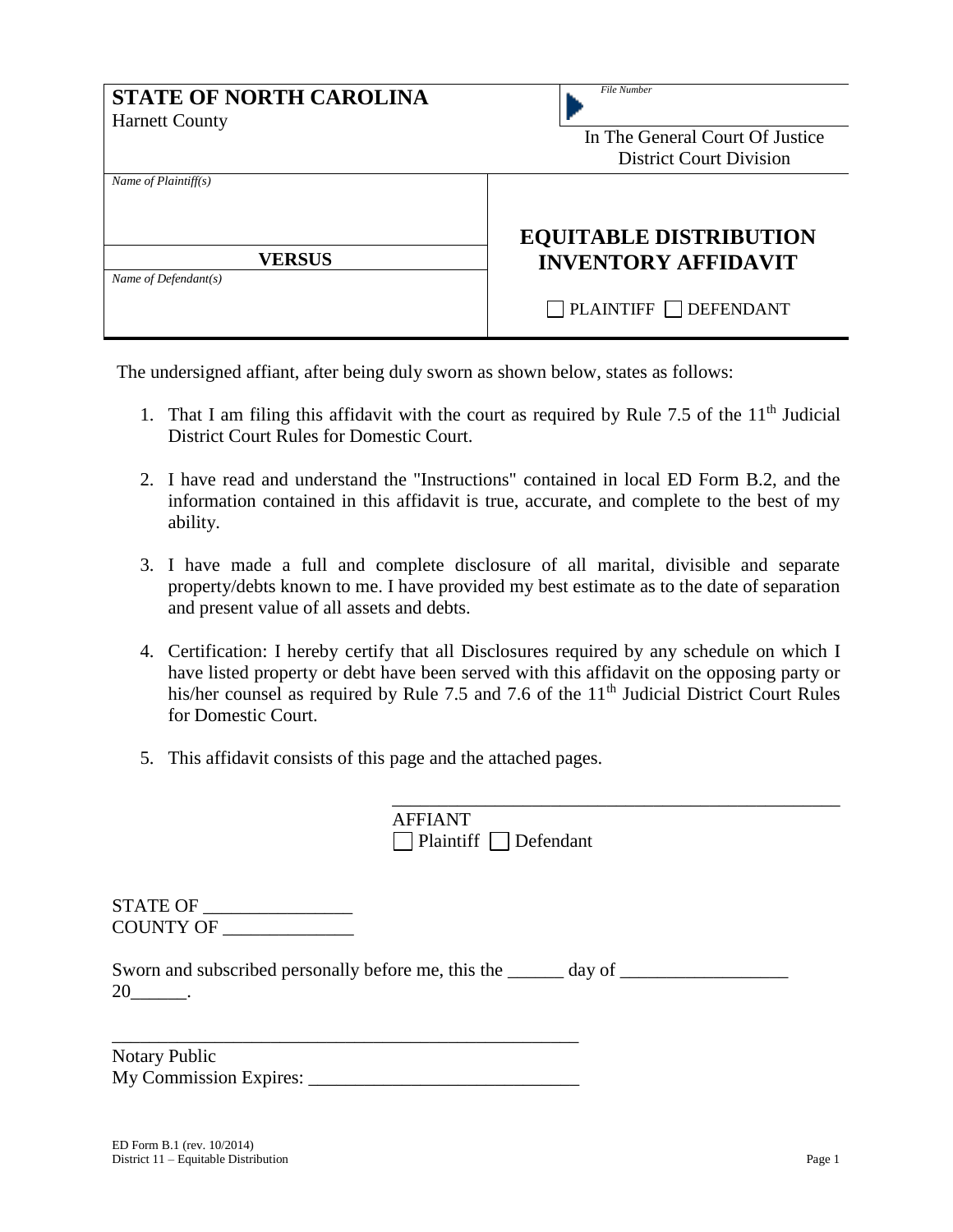

| <b>LIST OF MARITAL PROPERTY</b> |  |  |  |  |  |
|---------------------------------|--|--|--|--|--|
|---------------------------------|--|--|--|--|--|

| Item<br>No. | $\begin{minipage}{.4\linewidth} \textbf{Description} \end{minipage} \vspace{-0.3mm}$<br>of Asset | Possession<br>$(P \text{ or } D)$ | Net Fair Market<br>Value as of Date<br>of Separation | $\boldsymbol{\mathsf{Proposed}}$<br><b>Distribution</b><br>$(\mathbf{P} \text{ or } \mathbf{D})$ |
|-------------|--------------------------------------------------------------------------------------------------|-----------------------------------|------------------------------------------------------|--------------------------------------------------------------------------------------------------|
|             |                                                                                                  |                                   |                                                      |                                                                                                  |
|             |                                                                                                  |                                   |                                                      |                                                                                                  |
|             |                                                                                                  |                                   |                                                      |                                                                                                  |
|             |                                                                                                  |                                   |                                                      |                                                                                                  |
|             |                                                                                                  |                                   |                                                      |                                                                                                  |
|             |                                                                                                  |                                   |                                                      |                                                                                                  |
|             |                                                                                                  |                                   |                                                      |                                                                                                  |
|             |                                                                                                  |                                   |                                                      |                                                                                                  |
|             |                                                                                                  |                                   |                                                      |                                                                                                  |
|             |                                                                                                  |                                   |                                                      |                                                                                                  |
|             |                                                                                                  |                                   |                                                      |                                                                                                  |
|             |                                                                                                  |                                   |                                                      |                                                                                                  |
|             |                                                                                                  |                                   |                                                      |                                                                                                  |
|             |                                                                                                  |                                   |                                                      |                                                                                                  |
|             |                                                                                                  |                                   |                                                      |                                                                                                  |
|             |                                                                                                  |                                   |                                                      |                                                                                                  |
|             |                                                                                                  |                                   |                                                      |                                                                                                  |
|             |                                                                                                  |                                   |                                                      |                                                                                                  |
|             |                                                                                                  |                                   |                                                      |                                                                                                  |
|             |                                                                                                  |                                   |                                                      |                                                                                                  |
|             |                                                                                                  |                                   |                                                      |                                                                                                  |
|             |                                                                                                  |                                   |                                                      |                                                                                                  |
|             |                                                                                                  |                                   |                                                      |                                                                                                  |
|             |                                                                                                  |                                   |                                                      |                                                                                                  |
|             |                                                                                                  |                                   |                                                      |                                                                                                  |
|             |                                                                                                  |                                   |                                                      |                                                                                                  |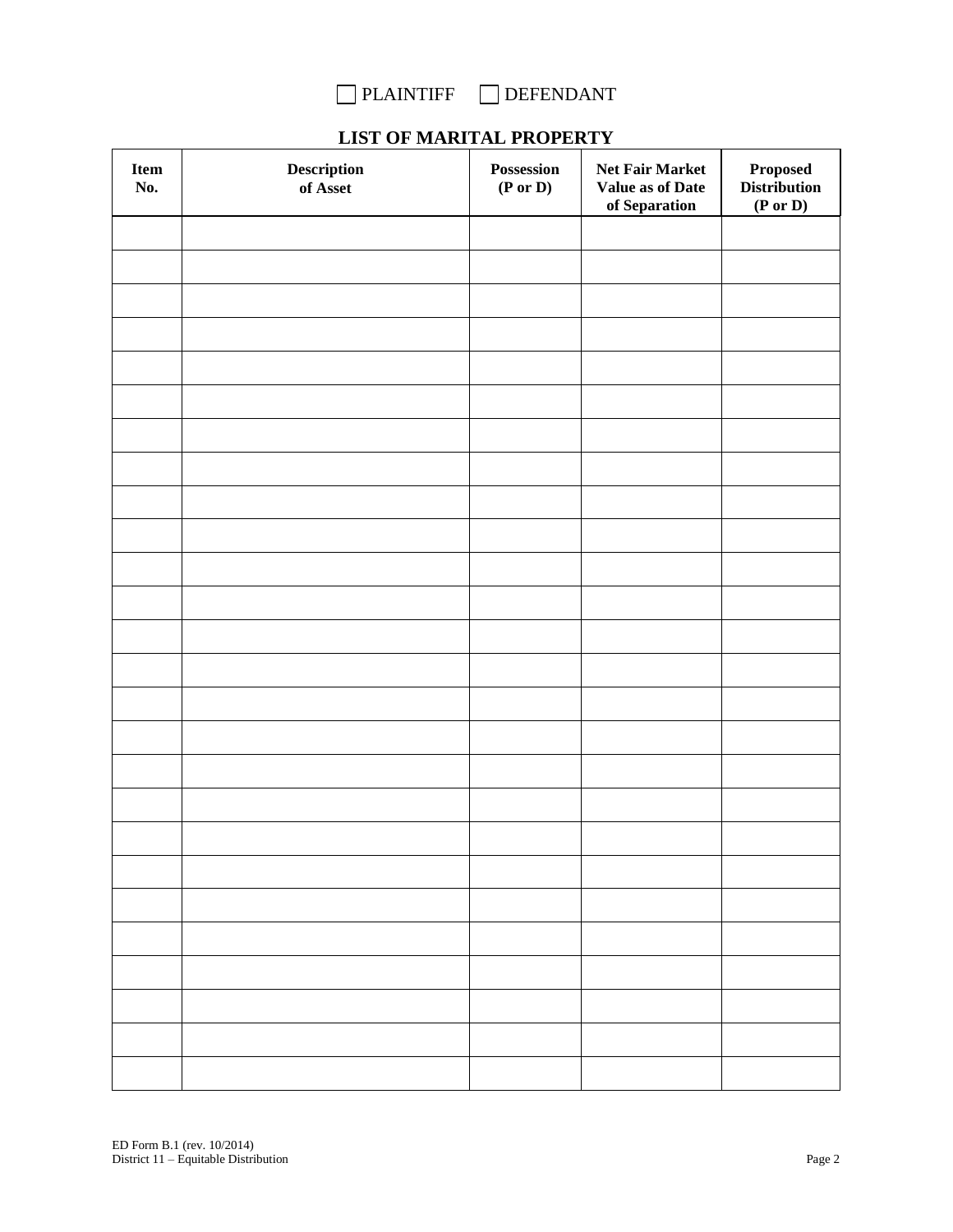

# **LIST OF DIVISBLE PROPERTY**

| Item<br>No. | $\begin{minipage}{.4\linewidth} \textbf{Description} \end{minipage} \vspace{-0.5em}$<br>of Asset | Possession<br>$(P \text{ or } D)$ | Net Fair Market<br>Value as of Date<br>of Separation | $\boldsymbol{\mathsf{Proposed}}$<br><b>Distribution</b><br>$(P \text{ or } D)$ |
|-------------|--------------------------------------------------------------------------------------------------|-----------------------------------|------------------------------------------------------|--------------------------------------------------------------------------------|
|             |                                                                                                  |                                   |                                                      |                                                                                |
|             |                                                                                                  |                                   |                                                      |                                                                                |
|             |                                                                                                  |                                   |                                                      |                                                                                |
|             |                                                                                                  |                                   |                                                      |                                                                                |
|             |                                                                                                  |                                   |                                                      |                                                                                |
|             |                                                                                                  |                                   |                                                      |                                                                                |
|             |                                                                                                  |                                   |                                                      |                                                                                |
|             |                                                                                                  |                                   |                                                      |                                                                                |
|             |                                                                                                  |                                   |                                                      |                                                                                |
|             |                                                                                                  |                                   |                                                      |                                                                                |
|             |                                                                                                  |                                   |                                                      |                                                                                |
|             |                                                                                                  |                                   |                                                      |                                                                                |
|             |                                                                                                  |                                   |                                                      |                                                                                |
|             |                                                                                                  |                                   |                                                      |                                                                                |
|             |                                                                                                  |                                   |                                                      |                                                                                |
|             |                                                                                                  |                                   |                                                      |                                                                                |
|             |                                                                                                  |                                   |                                                      |                                                                                |
|             |                                                                                                  |                                   |                                                      |                                                                                |
|             |                                                                                                  |                                   |                                                      |                                                                                |
|             |                                                                                                  |                                   |                                                      |                                                                                |
|             |                                                                                                  |                                   |                                                      |                                                                                |
|             |                                                                                                  |                                   |                                                      |                                                                                |
|             |                                                                                                  |                                   |                                                      |                                                                                |
|             |                                                                                                  |                                   |                                                      |                                                                                |
|             |                                                                                                  |                                   |                                                      |                                                                                |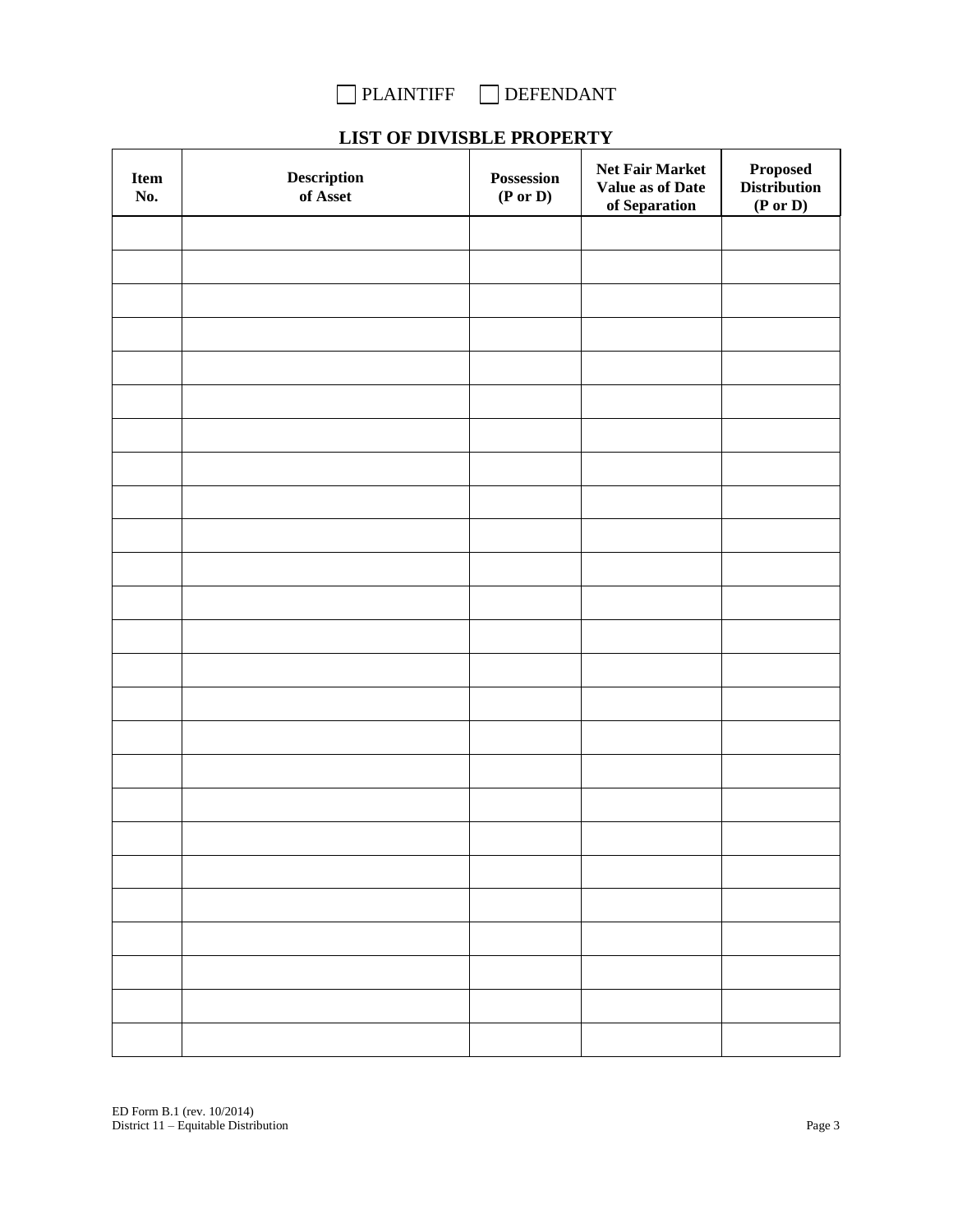

# **LIST OF PLAINTIFF'S SEPARATE PROPERTY**

| Item<br>No. | $\begin{minipage}{.4\linewidth} \textbf{Description} \end{minipage} \vspace{-0.3mm}$<br>of Asset $\,$ | Possession<br>(P or D) | Net Fair Market<br>Value as of Date<br>of Separation | Other<br>Relevant<br><b>Information</b> |
|-------------|-------------------------------------------------------------------------------------------------------|------------------------|------------------------------------------------------|-----------------------------------------|
|             |                                                                                                       |                        |                                                      |                                         |
|             |                                                                                                       |                        |                                                      |                                         |
|             |                                                                                                       |                        |                                                      |                                         |
|             |                                                                                                       |                        |                                                      |                                         |
|             |                                                                                                       |                        |                                                      |                                         |
|             |                                                                                                       |                        |                                                      |                                         |
|             |                                                                                                       |                        |                                                      |                                         |
|             |                                                                                                       |                        |                                                      |                                         |
|             |                                                                                                       |                        |                                                      |                                         |
|             |                                                                                                       |                        |                                                      |                                         |
|             |                                                                                                       |                        |                                                      |                                         |
|             |                                                                                                       |                        |                                                      |                                         |
|             |                                                                                                       |                        |                                                      |                                         |
|             |                                                                                                       |                        |                                                      |                                         |
|             |                                                                                                       |                        |                                                      |                                         |
|             |                                                                                                       |                        |                                                      |                                         |
|             |                                                                                                       |                        |                                                      |                                         |
|             |                                                                                                       |                        |                                                      |                                         |
|             |                                                                                                       |                        |                                                      |                                         |
|             |                                                                                                       |                        |                                                      |                                         |
|             |                                                                                                       |                        |                                                      |                                         |
|             |                                                                                                       |                        |                                                      |                                         |
|             |                                                                                                       |                        |                                                      |                                         |
|             |                                                                                                       |                        |                                                      |                                         |
|             |                                                                                                       |                        |                                                      |                                         |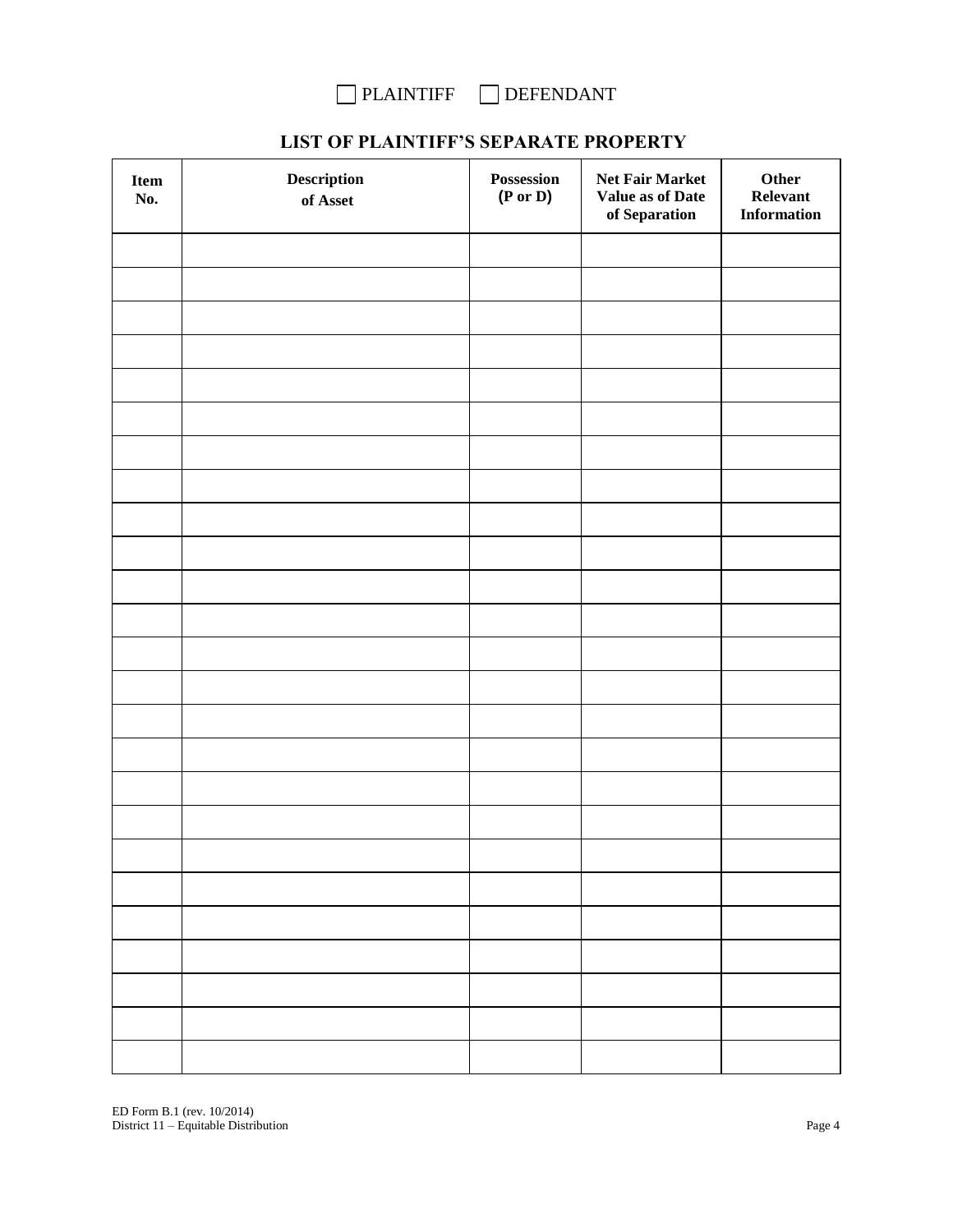

# **LIST OF DEFENDANT'S SEPARATE PROPERTY**

| Item<br>No. | $\begin{minipage}[c]{0.4\linewidth} \textbf{Description} \end{minipage} \vspace{-0.3cm}$<br>of Asset | Possession<br>$(P \text{ or } D)$ | Net Fair Market<br>Value as of Date<br>of Separation | Other<br>Relevant<br><b>Information</b> |
|-------------|------------------------------------------------------------------------------------------------------|-----------------------------------|------------------------------------------------------|-----------------------------------------|
|             |                                                                                                      |                                   |                                                      |                                         |
|             |                                                                                                      |                                   |                                                      |                                         |
|             |                                                                                                      |                                   |                                                      |                                         |
|             |                                                                                                      |                                   |                                                      |                                         |
|             |                                                                                                      |                                   |                                                      |                                         |
|             |                                                                                                      |                                   |                                                      |                                         |
|             |                                                                                                      |                                   |                                                      |                                         |
|             |                                                                                                      |                                   |                                                      |                                         |
|             |                                                                                                      |                                   |                                                      |                                         |
|             |                                                                                                      |                                   |                                                      |                                         |
|             |                                                                                                      |                                   |                                                      |                                         |
|             |                                                                                                      |                                   |                                                      |                                         |
|             |                                                                                                      |                                   |                                                      |                                         |
|             |                                                                                                      |                                   |                                                      |                                         |
|             |                                                                                                      |                                   |                                                      |                                         |
|             |                                                                                                      |                                   |                                                      |                                         |
|             |                                                                                                      |                                   |                                                      |                                         |
|             |                                                                                                      |                                   |                                                      |                                         |
|             |                                                                                                      |                                   |                                                      |                                         |
|             |                                                                                                      |                                   |                                                      |                                         |
|             |                                                                                                      |                                   |                                                      |                                         |
|             |                                                                                                      |                                   |                                                      |                                         |
|             |                                                                                                      |                                   |                                                      |                                         |
|             |                                                                                                      |                                   |                                                      |                                         |
|             |                                                                                                      |                                   |                                                      |                                         |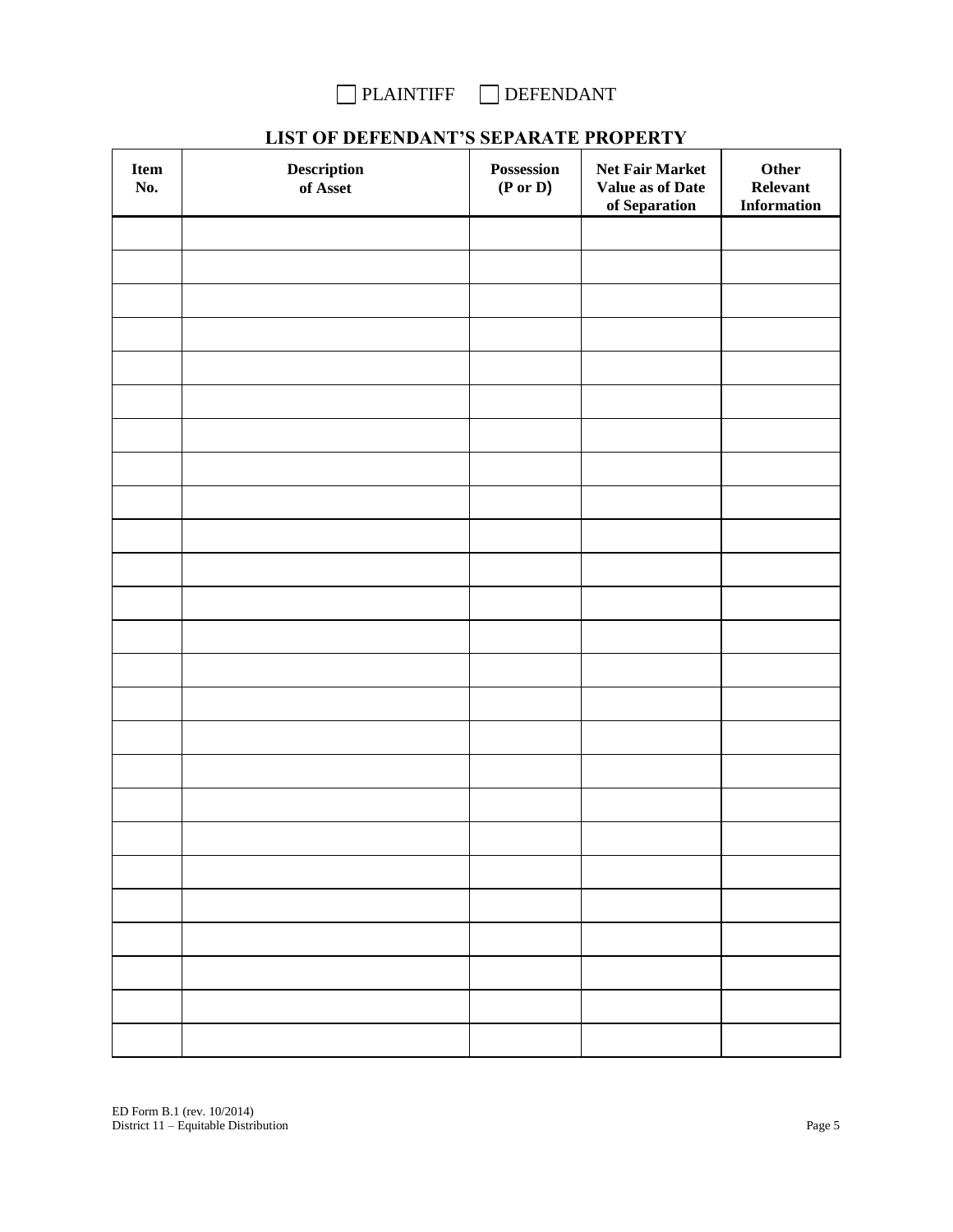

| $\rm{Item}$<br>No. | <b>Full Name and Address</b><br><b>Of Creditor</b> | LINE OF MARKETING DED TO<br><b>Amount Owed</b><br>on Date of | Is debt<br>secured? | If secured,<br>give item | Proposed<br>Distribution |
|--------------------|----------------------------------------------------|--------------------------------------------------------------|---------------------|--------------------------|--------------------------|
|                    |                                                    | Separation                                                   |                     | number                   | "P" or "D"               |
|                    |                                                    |                                                              |                     |                          |                          |
|                    |                                                    |                                                              |                     |                          |                          |
|                    |                                                    |                                                              |                     |                          |                          |
|                    |                                                    |                                                              |                     |                          |                          |
|                    |                                                    |                                                              |                     |                          |                          |
|                    |                                                    |                                                              |                     |                          |                          |
|                    |                                                    |                                                              |                     |                          |                          |
|                    |                                                    |                                                              |                     |                          |                          |
|                    |                                                    |                                                              |                     |                          |                          |
|                    |                                                    |                                                              |                     |                          |                          |
|                    |                                                    |                                                              |                     |                          |                          |
|                    |                                                    |                                                              |                     |                          |                          |
|                    |                                                    |                                                              |                     |                          |                          |
|                    |                                                    |                                                              |                     |                          |                          |
|                    |                                                    |                                                              |                     |                          |                          |
|                    |                                                    |                                                              |                     |                          |                          |
|                    |                                                    |                                                              |                     |                          |                          |
|                    |                                                    |                                                              |                     |                          |                          |
|                    |                                                    |                                                              |                     |                          |                          |
|                    |                                                    |                                                              |                     |                          |                          |
|                    |                                                    |                                                              |                     |                          |                          |
|                    |                                                    |                                                              |                     |                          |                          |
|                    |                                                    |                                                              |                     |                          |                          |
|                    |                                                    |                                                              |                     |                          |                          |
|                    |                                                    |                                                              |                     |                          |                          |
|                    |                                                    |                                                              |                     |                          |                          |
|                    |                                                    |                                                              |                     |                          |                          |
|                    |                                                    |                                                              |                     |                          |                          |

### **LIST OF MARITAL DEBTS**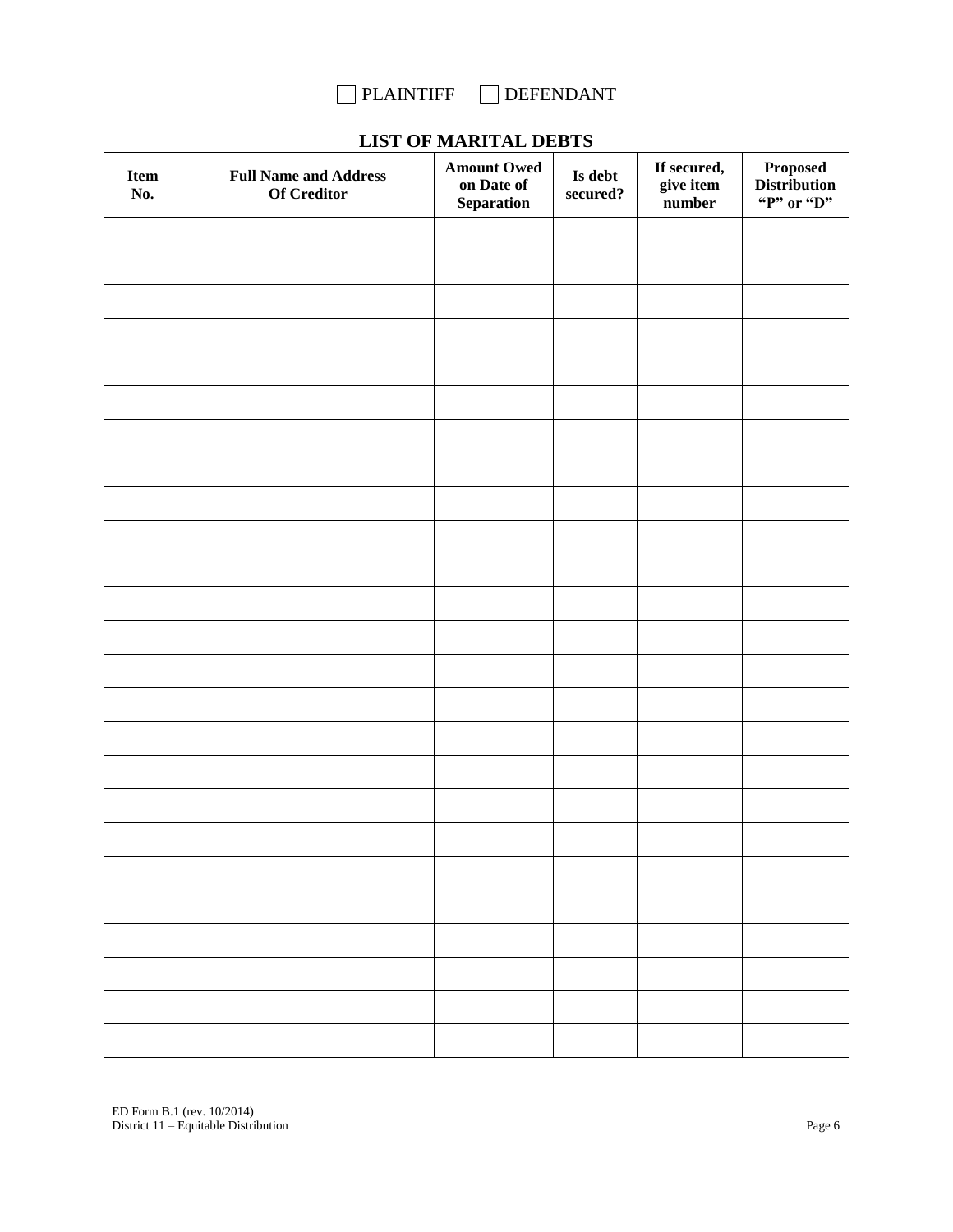

| <b>Item</b><br>No. | <b>Full Name and Address of</b><br><b>Creditor</b> | <b>Amount Owed</b><br>on Date of<br>Separation | Is this Debt Secured by a<br><b>Lien or Security Interest</b><br>in Real or Personal<br>Property? | If Secured<br>by a Lien,<br>List Item<br>$\#$ |
|--------------------|----------------------------------------------------|------------------------------------------------|---------------------------------------------------------------------------------------------------|-----------------------------------------------|
|                    |                                                    |                                                |                                                                                                   |                                               |
|                    |                                                    |                                                |                                                                                                   |                                               |
|                    |                                                    |                                                |                                                                                                   |                                               |
|                    |                                                    |                                                |                                                                                                   |                                               |
|                    |                                                    |                                                |                                                                                                   |                                               |
|                    |                                                    |                                                |                                                                                                   |                                               |
|                    |                                                    |                                                |                                                                                                   |                                               |
|                    |                                                    |                                                |                                                                                                   |                                               |
|                    |                                                    |                                                |                                                                                                   |                                               |
|                    |                                                    |                                                |                                                                                                   |                                               |
|                    |                                                    |                                                |                                                                                                   |                                               |
|                    |                                                    |                                                |                                                                                                   |                                               |
|                    |                                                    |                                                |                                                                                                   |                                               |
|                    |                                                    |                                                |                                                                                                   |                                               |
|                    |                                                    |                                                |                                                                                                   |                                               |
|                    |                                                    |                                                |                                                                                                   |                                               |
|                    |                                                    |                                                |                                                                                                   |                                               |
|                    |                                                    |                                                |                                                                                                   |                                               |
|                    |                                                    |                                                |                                                                                                   |                                               |
|                    |                                                    |                                                |                                                                                                   |                                               |
|                    |                                                    |                                                |                                                                                                   |                                               |
|                    |                                                    |                                                |                                                                                                   |                                               |
|                    |                                                    |                                                |                                                                                                   |                                               |
|                    |                                                    |                                                |                                                                                                   |                                               |
|                    |                                                    |                                                |                                                                                                   |                                               |

# **LIST OF PLAINTIFF'S SEPARATE DEBTS**